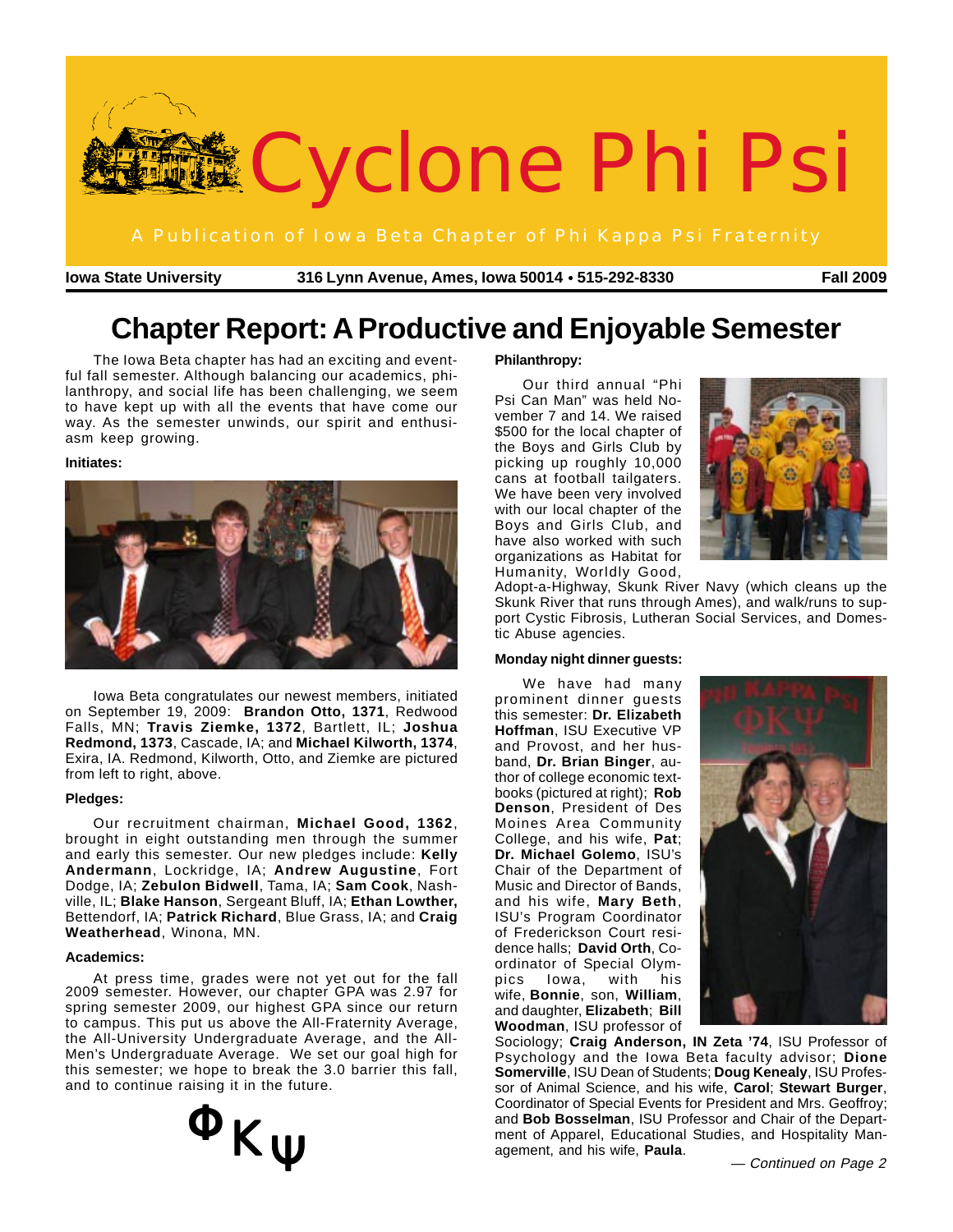## **Chapter Report, continued**

ing major from Des Moines, IA. We wish all of our graduates happiness and good fortune after graduation.

— Nick Dodson, 1363, AG

## **Homecoming:**



We were paired with Kappa Delta Sorority and Adelante Fraternity for Homecoming 2009. Although we did not place, we improved in many areas and are already looking forward to next year's Homecoming. Our team, shown above, made it to second cuts in Yell-Like-Hell for the first time since our rechartering. There was a reasonable turnout for our alumni tailgater, held before the football game. We will continue to host alumni events each semester, and we hope to have a bigger turnout next semester.

## **Family Weekend:**



Family Weekend was held September 26. More than 80 people were on hand, our biggest turnout ever. Our extended family had the chance to get to know each other a bit better by sharing conversation and lunch, after which our Phi Psi Singers (see separate article) entertained our guests with a sampling of Phi Psi songs.

### **Risk Management Speakers:**

We had three risk management speakers this semester. **Jacob Oppenheimer**, our Leadership Development consultant from the Phi Kappa Psi Headquarters, talked to us about hazing. **Ray Rodriguez**, Student Health advisor for the Student-to-Student Peer Education Program, addressed a joint session with Kappa Alpha Theta on sexual awareness. Our third speaker, **Laura Knowles**, ISU resource nurse, addressed emergency preparedness and immediate treatment techniques.

### **Graduates:**

Four seniors leave us at the end of the semester: **Nicholas Decker, 1332**, Civil Engineering major from Bellevue, IA; **Andrew Turner, 1343**, Finance major from Clive, IA; A**dam Jessen, 1346**, Interdisciplinary Studies major from Clive, IA; and **Kyle Messerschmidt, 1354**, Mechanical Engineer-

## **Summer House Improvements**

Last summer, we were finally able to put up a storage shed big enough to accommodate all of our outdoor gear grills, mowers, etc. The shed measures 10 x 12 feet, and is located immediately south and east of the basketball hoop out back. Painted in shades close to Cardinal Red and Hunter Green, it blends in well with its surroundings. We thank our Parents' Club for contributing \$1,000 to the cause, and **Doug Paull** and **Geary Messerschmidt**, fathers of **Jason Paull, '07 - 1341,** and **Kyle, '07-1354,** and **Kacy Messerschmidt, '08-1359**, respectively, for providing considerable expertise and oversight to the project (not to mention tools).

We landscaped the remaining area south of the basketball hoop, so the whole area has a smooth, clean look to it. We spruced up the front of the house with some fresh plantings south of the front steps around the sign. We thank **Dan Canova ['91-1250]**, of Perennial Gardens of Ankeny, for donating his time to supervise our students in these landscaping projects.

**Tom Huisman, '74-967,** supplied Tree Guard, to keep those pesky deer and rabbits away from our new shrubbery. **Geary** and **Patrice Messerschmidt**, parents of **Kyle** and **Kacy**, donated a snow blower. **Al Koch, '74-988,** provided toner for the chapter's printer, and **Helen Reinhardt**, wife of **Bill Reinhardt, '46-428**, provided funds to purchase a great looking Iowa State welcome mat and other miscellaneous furnishings. **Eric Janes**, father of **Morgan Janes, '07-1339**, donated a baby grand piano. We are extremely grateful to these alumni and parents.

## **Capital Campaign**

We are also grateful to those alumni who contributed to the Capital Campaign during its final year. A complete Summary of the Campaign will be presented in the Spring 2010 issue, to be mailed in June 2010.

## **Recommend a Rushee**

Some chapters pledge a majority of their men as a result of alumni referrals. With the facilities we now have, and the programming now in place, you should have no hesitation recommending Iowa Beta. That truly would be a meaningful way for you to give back to your chapter.

You can be sure that every person you recommend will be contacted and given careful consideration. All such recommendations should be directed to our recruitment chairmen, **Michael Good** (mpgood1@gmail.com, 515-290-2381) or **Evan Todtz** (etodtz@iastate.edu, 563-212-3900). Don't know who is going to Iowa State from your town? Let Michael or Evan know, and they can send you the list.

## **E-Mail Updates**

Several e-mail updates are sent between issues of the Cyclone Phi Psi to those for whom we have good addresses. If you're not getting "Phi Psi Update from Iowa Beta" in your mailbox, send your e-mail address to **Bill Good** at william.good@johnsonlawia.com.

## **Visit Our Web Site**

If you haven't checked it out recently, please visit **www.isuphipsi.org.** Many new photos and updated news items have recently been posted.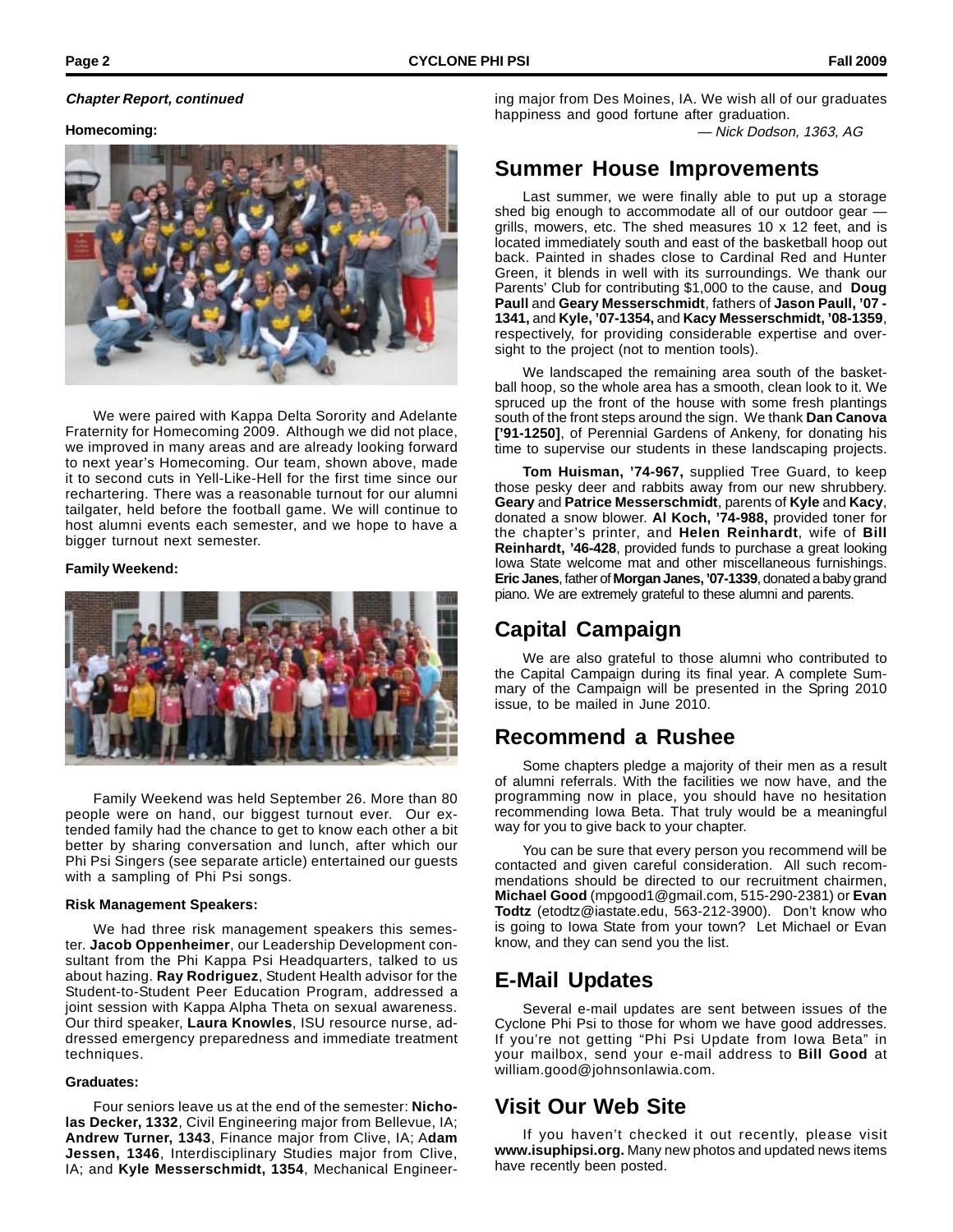# **Fall Term Scrapbook**



**Rho Gammas (the Collegiate Panhellenic committee that runs sorority rush week) yuck it up with some of the brothers, following the conclusion of sorority rush. Phi Psi has been host to either the Rho Gammas or the Panhellenic Executive Committee during sorority rush week each year since the house reopened. They love our renovated facility and our hospitality.**

**Bill Good, '69-864, welcomes back Scott Pfeifer, '79- 1074, and his wife, Ann Marie, prior to the ISU Family Weekend football game.**



**L-R: Pledge Evan Lowther, Jason Paull, '07-1341, Peter Anderson, '07-1337, and Jacob Oppenheimer, Educational Leadership Consultant from Phi Psi headquarters, pose on central campus following a noontime performance by Jason on the carillon at the top of the Campanile.**





**Don Koontz , '87-1196, and his son, Justin, check out the Phi Psi sign.**

**George Dimitri, '67-834, and his son, Jamie, were back for a football game honoring the ISU Lettermen. As a senior, Brother Dimitri was a captain of the tean and an All-**





**Big 8 tackle. Brian Kowert, '86-1184, and his wife, Laura, and children, Ethan and Anna, stopped by the chapter house while on a visit back to Iowa**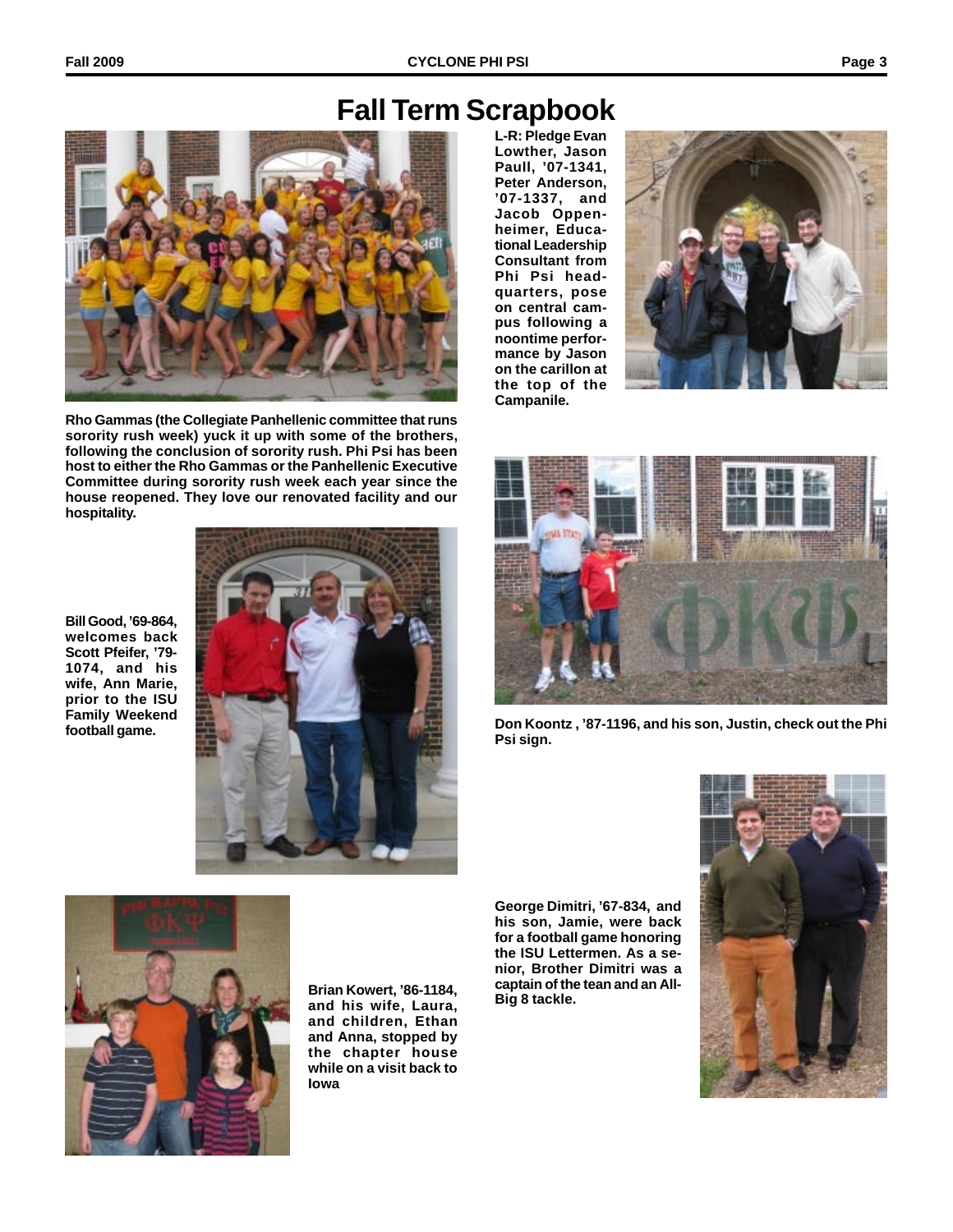Rotary International has been a large part of his life: he served as Local Club President, Governor of District 605 (NE Missouri, including St. Louis with approximately 3000 members), and Co-chairman of the International Fellowship of Rotarians — Music. He has attended 33 international conventions all over the world.

Bill married Mary Alice Anderson in 1950, and together they had four children, Curtis, Paul, Rebecca, and Ruth. Mary Alice passed away in 2002, and in 2003 he married her younger sister, Helen. In 2006, Bill and Helen moved to Oakdale, a

# **Spotlight on Bill Reinhardt, '46-428**

Some alumni tend to lose touch with their alma mater if they move out of state after graduation. Brother Bill Reinhardt, by contrast, has maintained strong ties with Iowa State.

As a student, Brother Reinhardt thoroughly immersed himself in college life, and he has stayed in touch with Iowa State ever since. Heavily involved in the music programs, he participated in Marching Band, Concert Band, and Orchestra as a percussionist, student director, and drum major. Other affiliations included Cardinal Key, Phi Kappa Phi, Knights of St. Patrick, Tau Beta Pi, Phi Mu Alpha, and, of course, Phi Kappa Psi.

Bill also participated in V-12

and NROTC at Iowa State, and was later commissioned as Ensign, Civil Engineer Corps, USNR, in May 1951, and discharged as Lieutenant in November 1966.

After graduating in 1948 with a degree in Civil Engineering, he returned to his native St. Louis and worked with various construction companies until 1955, when he formed the Reinhardt Construction Company. Shortly thereafter, he moved the company to Centralia, Missouri, where it remained until Bill's retirement in 1998. During that period, peak annual business volume was \$14,000,000, with 75 employees. In 1997, the Company received the Professional Development Award by the Professional Engineers in Construction (PEC) of the National Society for Professional Engineers. This award reflected NSPE's desire to publicly and nationally honor an organization which had shown outstanding achievement in adopting and implementing progressive, professional employment policies for its engineering personnel. During his career, Bill served as President of the Central Missouri Chapter of NSPE, the Missouri State Chairman of the PEC of NSPE, and the North Central Chairman of PEC of NSPE.

A member of the United Methodist Church, Bill served the Missouri East Conference as Chairman of the Trustees and Vicechairman of the Council on Finance and Administration. In his local church, he served as choir director, teacher, chairman of the Administrative Board and chairman of the finance committee.

He was raised a Master Mason (third degree), and later became a Scottish Rite Mason (32<sup>nd</sup> degree) and Shriner.



suburb of St. Paul, Minnesota. So what keeps Bill connected with Iowa State? Primarily the Alumni Band, of which he has been a member for 27

years, serving as past president, and marching at every Homecoming until 2005, when his daughter said "you're too old for marching!" Bill has also been a season football ticket holder since 1975, served on the Board of Governors of the ISU Foundation, and received an ISU Alumni medal in 1987. Together with his children, he funded the Textiles and Clothing Gallery in the renovated Morrill Hall, named the "Mary Alice Gallery" as a tribute to his first wife.

Bill has also stayed connected with the Fraternity in various ways. When he lived in Centralia, he was a member of the Central Missouri Alumni Association. "Actually, I moved to Centralia because of the invitation of **Blair J. Smith '46-414**. Blair was a friend in the V-12 Navy Unit and a member of Iowa Beta. He and I played golf together each summer week, and attended our Navy reunion together almost every year. For almost 50 years, we were the best of friends and Phi Psi Brothers. One cannot predict how friendships will affect one's later life." An early supporter of the Campaign for the Rebirth of Iowa Beta, Bill now stops in annually to see the house and the progress being made.

Want to see Bill if you're back for a football game? Go to the very highest seat on the west side of the stadium, around the 50-yard line. Why so high? "It's the best place to see the band formations!"

Brother Reinhardt can be reached at 445 Holly Lane North, Oakdale, MN 55128 (651-714-4656; reinco1@comcast.net).

# **Reviving a Serenading Tradition?**

Will one of the favorite Chapter traditions of many older Phi Psi alumni — song serenades — be coming back?

It's too soon to know for sure, but at last year's Woodrow Wilson Leadership School, held at the University of Buffalo (NY), most of the undergraduates and some of the alumni gathered for a session devoted solely to the topic. The session featured four undergraduates from Iowa Beta, who were chosen in a pre-WWLS competition judged by SWGP **Paul Wineman** and SWVGP **Tryon Hubbard.**

The "Phi Psi Singers" already had experience performing on campus, singing at various events, including appearances at sorority houses. As not all seven members could make it to WWLS, the four who did appeared under the name of the "Woodrow Wilson Singers." They were **Mike Lee, '08-1358**, tenor 1; **Jason Paull, '07-1351,** tenor 2; **Bill Hilmer, '07-1353**, baritone; and **Brandon Otto, '09-1371**, bass.

The rest of the "Phi Psi Singers" are: **Jonathan Brugioni, '09-1364**, tenor 1; **Henry Wang, '09-1365,** tenor 2; and **Peter Anderson, '07-1337**, baritone. Mike Lee normally sings bass in this configuration, but filled in as tenor 1 at WWLS.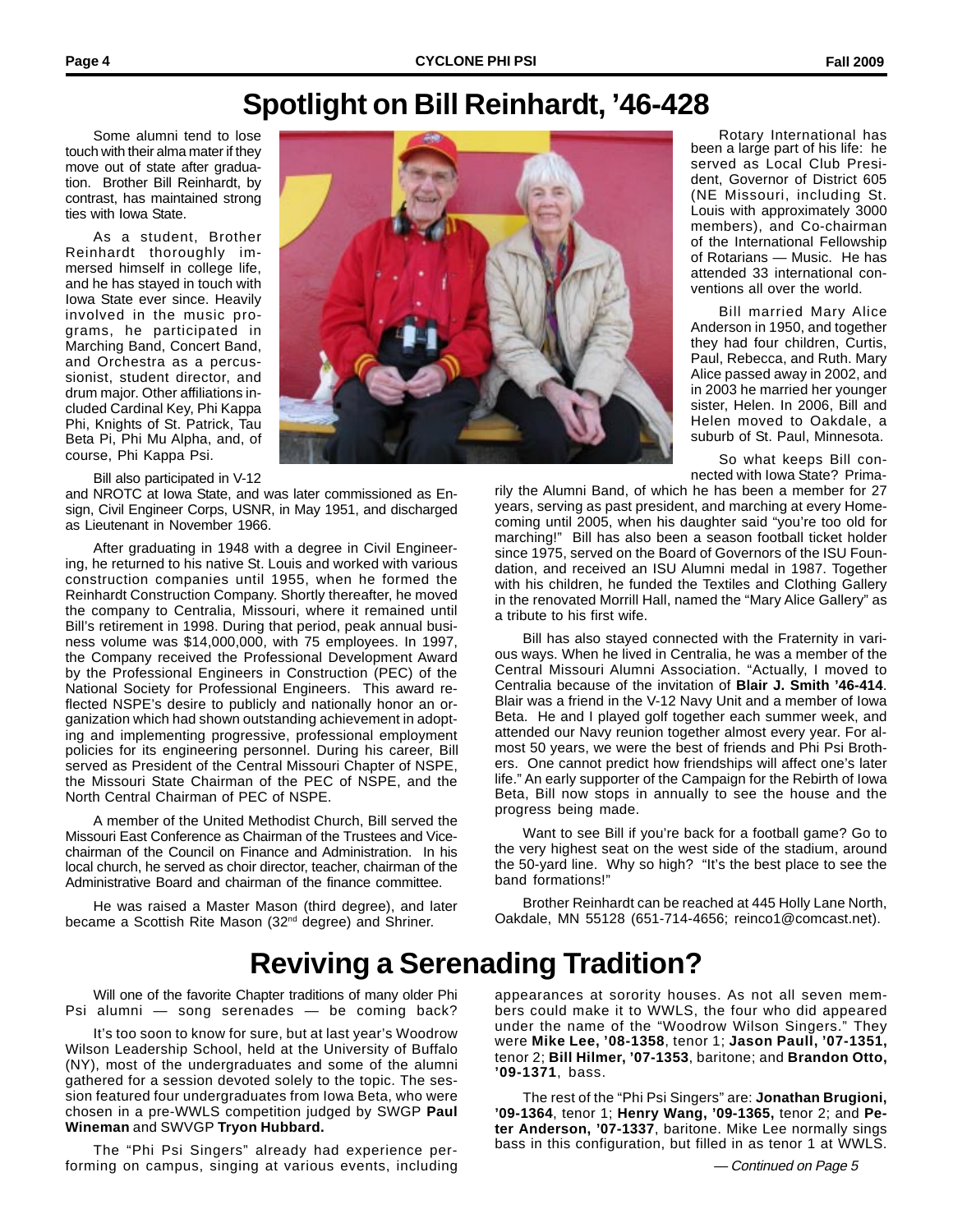— Serenading Tradition, continued

If you want to see and hear the Phi Psi Singers, check out these YouTube links:

"Quimbambuli": http://www.youtube.com/watch?v=3KO2med38mU

"Phi Kappa Psi Sweetheart Song": http://www.youtube.com/ watch?v=fe3OGb4D0uQ&feature=channel

"Amici": http://www.youtube.com/ watch?v=a1apmpUM8dA&feature=related

"Noble Fraternity": http://www.youtube.com/ watch?v=VCFM9Oan8rM&feature=channel\_page

> — Michael McCoy, Indiana Beta Fraternity Historian

# **Chapter and Alumni Officers**

## **Fall Semester Officers**

| AG (Corresponding Secretary)  Nick Dodson, '09-1363    |  |
|--------------------------------------------------------|--|
| BG (Recording Secretary)  Kacy Messerschmidt, '08-1359 |  |
|                                                        |  |
|                                                        |  |
|                                                        |  |
| Phu (Sergeant-at-Arms) Colton Kennedy. '09-1369        |  |

## **Corporation Board**

| President       |                                      |
|-----------------|--------------------------------------|
|                 | jpatchett@cdfinc.com, 630-559-2025   |
|                 |                                      |
|                 | sbanksiv@yahoo.com, 515-707-7781     |
| Secretary       |                                      |
|                 | dwbyh2o@hotmail.com, 786-303-6333    |
|                 |                                      |
|                 | andersona@wellmark.com, 515-245-4790 |
|                 |                                      |
|                 | dac1942@yahoo.com, 515-971-9452      |
| Director        | Tim Huisman. '74-967                 |
|                 | tkhuism@yahoo.com, 515-281-8303      |
| <b>Director</b> | Glen Breuer, '71-951                 |
|                 | abii@juno.com, 319-354-2592          |
| Director        | Lance Stahl, '87-1201                |
|                 | lance.stahl@mchsi.com, 515-223-6370  |
|                 |                                      |

#### **Advisors**

Chapter Advisor ......................................................... Bill Good, '69-864 william.good@johnsonlawia.com, 515-570-3403

Faculty Advisor ............................ Dr. Craig Anderson, Indiana Zeta '74 caa@iastate.edu, 515-294-0283 Chapter Finance Advisor ......................................Tim Hassel, '07-1330

thassel@gmail.com, 308-520-3848

### **Cyclone Phi Psi**

Alumni Editor ............................................................... Bill Good, '69-864 william.good@johnsonlawia.com, 515-570-3404 Undergraduate Editor ........................................ Nick Dodson, '09-1363 ndodson@iastate.edu, 641-919-6757

## **Webmasters**

| jrmiller@ku.edu, 785-864-7384       |  |
|-------------------------------------|--|
|                                     |  |
| ryan.biller@gmail.com, 214-277-9283 |  |
|                                     |  |
| thassel@gmail.com, 308-520-3848     |  |
|                                     |  |
| mjanes@iastate.edu, 402-657-3190    |  |

## **Class of '54 Reunion**



**Several members of the initiation class of 1954 have held yearly reunions since 2000. This past year, they met in Branson, Missouri. Shown above are, Front, L-R: Bob Dillingham, '54-619, Judy Dillingham, Annett Vance, Rosy Lomax, and Bill Lomax, '54-629; and, Back: Myra Anthony, Dave Anthony, '54-627, Cliff Vance, '54- 616, John Jensen, '54-615, Ann Jensen, Bill Sackett, '54-626, and Rosemary Sackett. They plan to meet next September in Stratford, Ontario, for the Shakespeare Festival.**

## **Obituaries**

**John H. Gleason, '36-243**, of Dunedin, Florida, passed away on October 9, 2008. John was born in 1917 in Hamilton, Ontario, Canada. He is survived by his wife, Margaret, who notified us of his passing.

**Allen C. Swearingen, '46-403**, of Atlanta, Georgia, died January 10, 2008, at age 81. Allen retired from the U.S. Marine Corps after 21 years with the rank of Lieutenant Colonel, and was an engineer with Western Electric, retiring after 35 years of service. He is survived by his wife of 52 years, Elaine; a daughter, Nancy Williams; and three grandchildren. His daughter, Susan, predeceased him in 2007.

**John C. Garfield, '49-499**, of Des Moines, Iowa, passed away on December 6, 2008. He was born in 1930 in Ames, Iowa, attended Ames High School, and graduated from ISU in 1951. He served in the Air Force during the Korean War, attended Harvard Law School, and received his master's degree and doctorate in psychology from the University of Iowa. He served as a professor of psychology at UI and the University of Oklahoma, and had a private practice in Des Moines for more than 30 years, retiring in 2008. He was active in the American Orthopsychiatric Association, and was instrumental in the formation of the first Head Start program in eastern Iowa. He served on the board of directors of numerous organizations, including the Youth Law Center and Westminster Halfway House. He was active in Democratic Party politics, and served as Iowa campaign manager for Senator Eugene McCarthy's presidential bid in 1968. He was past president of the Des Moines Cyclone Club, and was a strong supporter of Cyclone athletics, never missing a home football game. John is survived by his wife of 29 years, Betteanne; their son, Brian; his children from a previous marriage, John David and Holly Melissa; three grandchildren; two great-grandchildren; and his brother, **David ['47-443]**, who notified us of his passing.